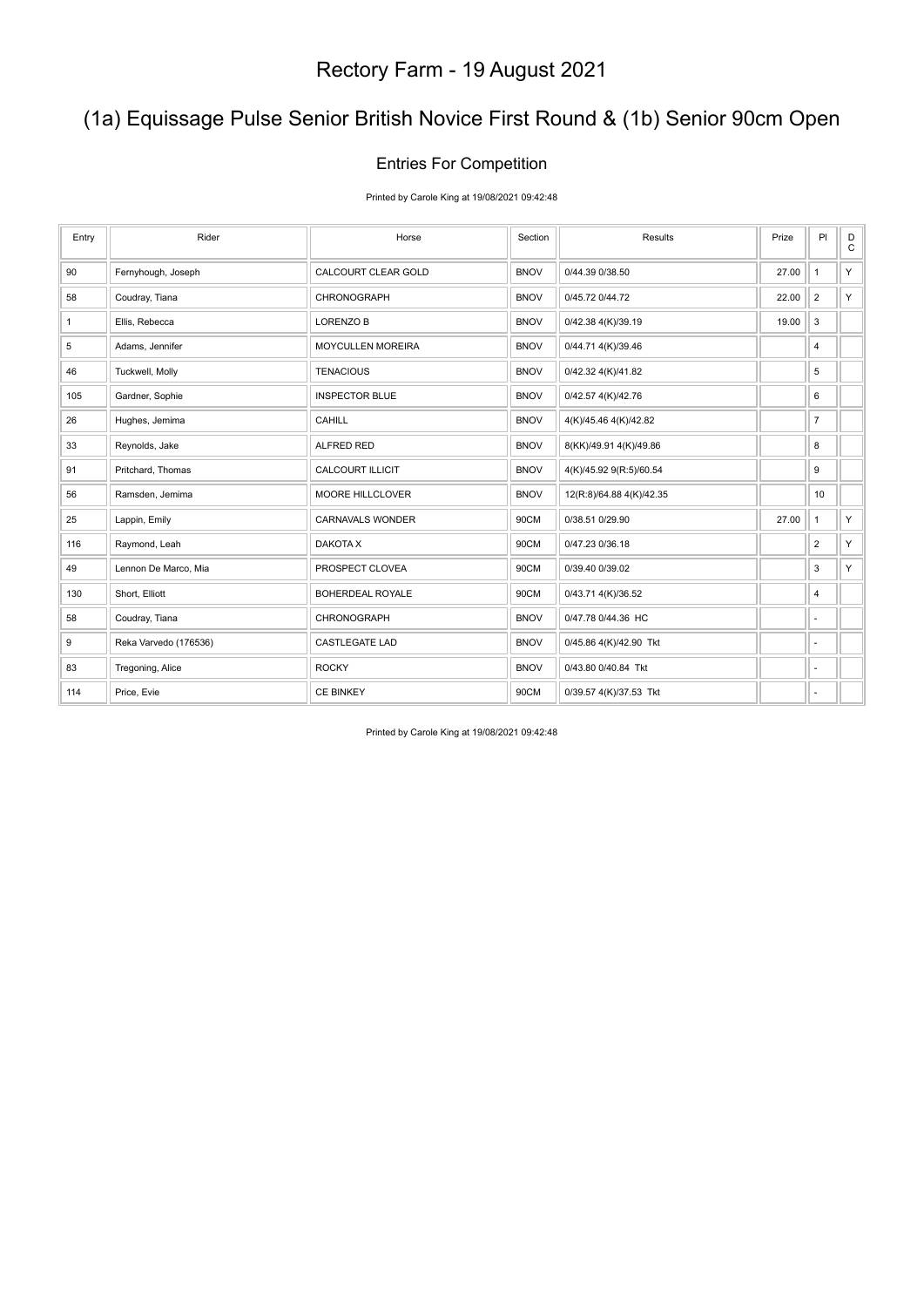### (2a) Nupafeed Supplements Senior Discovery - First Round & (2b) Senior 1.00m Open

#### Entries For Competition

Printed by Carole King at 19/08/2021 10:55:48

| Entry | Rider                 | Horse                        | Section | Results                         | Prize | PI                        | D<br>$\mathsf C$ |
|-------|-----------------------|------------------------------|---------|---------------------------------|-------|---------------------------|------------------|
| 5     | Adams, Jennifer       | MOYCULLEN MOREIRA            | D       | 0/43.69 0/32.80                 | 32.00 | $\mathbf{1}$              | Υ                |
| 102   | Price, Evie           | PETRA I                      | D       | 0/40.08 0/34.90                 | 25.00 | $\overline{2}$            | Υ                |
| 76    | Mcneil, Jemma         | ZINZARO                      | D       | 0/43.42 0/37.10                 | 22.00 | $\mathbf 3$               | Υ                |
| 84    | Pearce, Sarah         | ORPHEE VAN DE PIKKERIE       | D       | 0/45.30 0/39.49                 |       | $\sqrt{4}$                | Υ                |
| 9     | Reka Varvedo (176536) | <b>CASTLEGATE LAD</b>        | D       | 0/45.18 0/45.45                 |       | $\,$ 5 $\,$               | Υ                |
| 51    | Register, Lynsey      | <b>BRUNO BLUE II</b>         | D       | 0/39.82 4(R)/45.34              |       | 6                         |                  |
| 24    | Nevile, Tanya         | ANNANDALE JUST ANNIE         | D       | 8(KK)/46.15 0/43.25             |       | $\overline{7}$            |                  |
| 26    | Hughes, Jemima        | <b>CAHILL</b>                | D       | 8(KK)/44.77 0/45.11             |       | 8                         |                  |
| 12    | Nevile, Tanya         | <b>IRISH LENNIE</b>          | D       | 9(R:5)/61.30 8(KK)/45.87        |       | $\boldsymbol{9}$          |                  |
| 117   | Dawes, Jacqueline     | <b>E.SERENBURG</b>           | D       | 14(R:10)/66.01 4(K)/45.13       |       | 10                        |                  |
| 56    | Ramsden, Jemima       | MOORE HILLCLOVER             | D       | 12(KKK)/48.42 9(KR:1)/56.93     |       | 11                        |                  |
| 85    | Parks, Amy            | LECORA 85                    | D       | 0/45.47 23(R:19)/74.34          |       | 12                        |                  |
| 25    | Lappin, Emily         | CARNAVALS WONDER             | 1.00M   | 0/36.38 0/29.47                 | 32.00 | $\mathbf{1}$              | Υ                |
| 23    | Hitchen, Samuel       | CHINOOK BH                   | 1.00M   | 0/38.13 0/31.82                 | 25.00 | $\sqrt{2}$                | Y                |
| 121   | Davies, Rhys          | <b>VALDIRON</b>              | 1.00M   | 0/43.46 0/35.84                 |       | $\ensuremath{\mathsf{3}}$ | Y                |
| 47    | Brown, Rebecca        | BELSTEADS BRAVEHEART         | 1.00M   | 0/41.59 0/36.26                 |       | 4                         | Υ                |
| 29    | Corrett, Alice        | WEGA 334                     | 1.00M   | 0/41.65 0/39.38                 |       | $\,$ 5 $\,$               | Υ                |
| 92    | Sheader, Isabella     | KHAN J'IMAGINE DU CERISIER Z | 1.00M   | 0/47.22 0/43.22                 |       | 6                         | Υ                |
| 116   | Raymond, Leah         | DAKOTA X                     | 1.00M   | 0/44.27 4(K)/34.71              |       | $\overline{7}$            |                  |
| 130   | Short, Elliott        | BOHERDEAL ROYALE             | 1.00M   | 0/45.35 4(K)/38.05              |       | $\bf 8$                   |                  |
| 126   | Mccarthy, Kelly       | <b>GREENLOUGH MAG</b>        | D       | 4(K)/42.86                      |       | ä,                        |                  |
| 109   | Laura Simpson         | <b>EASY IV</b>               | D       | 4(K)/44.26 0/43.76 Tkt          |       | ä,                        |                  |
| 83    | Tregoning, Alice      | <b>ROCKY</b>                 | D       | 4(K)/47.19 0/39.22 Tkt          |       | ä,                        |                  |
| 49    | Lennon De Marco, Mia  | PROSPECT CLOVEA              | 1.00M   | 4(D)/53.42 (C)/--.-- Elim-Ref   |       |                           |                  |
| 14    | Dew, Grace            | COOLEY TANGLEWOOD            | 1.00M   | 7(R:3)/59.02 (R)/--.-- Elim-Ref |       |                           |                  |

Printed by Carole King at 19/08/2021 10:55:48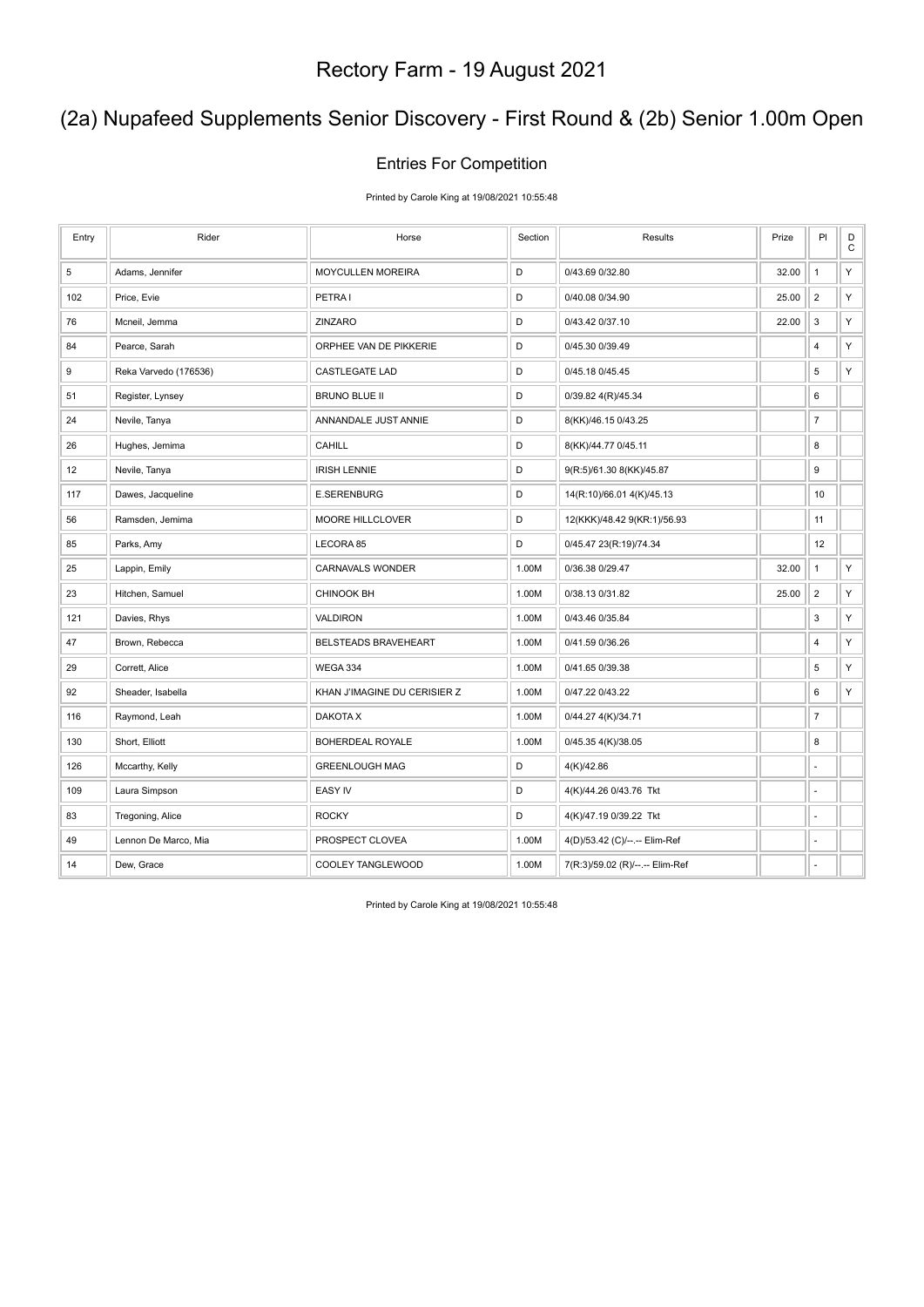## 3 Senior 1.05m Open

### Entries For Competition

Printed by Carole King at 19/08/2021 12:39:52

| Entry | Rider                   | Horse                        | Results                | Prize | PI               | D<br>С |
|-------|-------------------------|------------------------------|------------------------|-------|------------------|--------|
| 25    | Lappin, Emily           | <b>CARNAVALS WONDER</b>      | 0/36.23 0/30.53        | 32.00 | $\mathbf{1}$     | Υ      |
| 117   | Dawes, Jacqueline       | <b>E.SERENBURG</b>           | 0/39.81 0/32.26        | 25.00 | $\sqrt{2}$       | Y      |
| 128   | Webb, Freya             | <b>IDANIBUR W</b>            | 0/46.04 0/37.51        | 22.00 | 3                | Y      |
| 35    | Wilson, Diane           | <b>BRUCE ALMIGHTY VI</b>     | 0/44.93 0/39.09        | 20.00 | $\sqrt{4}$       | Υ      |
| 93    | Sheader, Isabella       | <b>JOLENE III</b>            | 0/47.30 0/42.27        | 20.00 | 5                | Υ      |
| 84    | Pearce, Sarah           | ORPHEE VAN DE PIKKERIE       | 0/45.41 0/42.34        | 20.00 | 6                | Y      |
| 13    | Heywood, Olivia         | <b>INDIAN TONIC I</b>        | 0/43.09 0/43.13        |       | $\boldsymbol{7}$ | Y      |
| 92    | Sheader, Isabella       | KHAN J'IMAGINE DU CERISIER Z | 0/44.82 0/43.92        |       | 8                | Y      |
| 76    | Mcneil, Jemma           | ZINZARO                      | 0/45.85 0/44.88        |       | $\boldsymbol{9}$ | Y      |
| 38    | Davies, Rhys            | K <sub>I</sub>               | 0/50.09 0/47.39        |       | 10               | Y      |
| 72    | Shields, Ellen          | SOUTHEND                     | 0/49.83 0/51.89        |       | 11               | Y      |
| 88    | Clark, Amanda           | EYE CANDY TH                 | 0/37.22 4(K)/36.26     |       | 12               |        |
| 10    | Edwards, Sophie         | <b>JOEY VIII</b>             | 0/45.21 4(K)/36.80     |       | 13               |        |
| 29    | Corrett, Alice          | WEGA 334                     | 4(K)/43.10 0/40.73     |       | 14               |        |
| 71    | Hackeborn, Millie       | ANGELINA W                   | 0/43.74 4(K)/41.40     |       | 15               |        |
| 39    | James, Katherine        | KING II                      | 4(K)/42.83 0/41.52     |       | 16               |        |
| 126   | Mccarthy, Kelly         | <b>GREENLOUGH MAG</b>        | 0/40.75 4(K)/44.35     |       | 17               |        |
| 85    | Parks, Amy              | LECORA 85                    | 4(K)/44.23 0/46.75     |       | 18               |        |
| 15    | Dew, Grace              | COOLEY TANGLEWOOD            | 4(K)/38.37 4(K)/35.67  |       | 19               |        |
| 104   | Gardner, Sophie         | <b>INSATIABLE BLING</b>      | 8(KK)/44.81 4(K)/43.71 |       | 20               |        |
| 4     | Harris, Stephanie       | PANAMERA V/D BROUWERSHOEVE   | 0/43.83 16(KKKK)/43.87 |       | 21               |        |
| 100   | Hopkins, Daniella       | <b>F SOLANGE</b>             | (FR)/--.-- Elim-FR     |       |                  |        |
| 70    | Platt, Stuart           | BEL AMI BEL AMOUR            | (FR)/--.-- Elim-FR     |       |                  |        |
| 48    | Jones, Claire           | PERCY POTTER                 | (DD)/--.-- Elim-Ref    |       | ÷,               |        |
| 13    | Heywood, Olivia         | <b>INDIAN TONIC I</b>        | 4(K)/44.00 0/43.39 HC  |       |                  |        |
| 100   | Hopkins, Daniella       | <b>F SOLANGE</b>             | 0/40.47 0/39.14 HC     |       | ÷,               |        |
| 82    | Evenett, Morgan         | <b>BOLEYBAWN GENEVIEVE</b>   | 0/44.58 0/44.96 Tkt    |       |                  |        |
| 127   | Mccarthy, Kelly         | <b>GREENLOUGH CROSS</b>      | 0/45.78 4(K)/40.14 Tkt |       |                  |        |
| 103   | <b>Ellie Fredericks</b> | PURE TREND SETTER            | 4(K)/42.57 0/43.07 Tkt |       |                  |        |

Printed by Carole King at 19/08/2021 12:39:52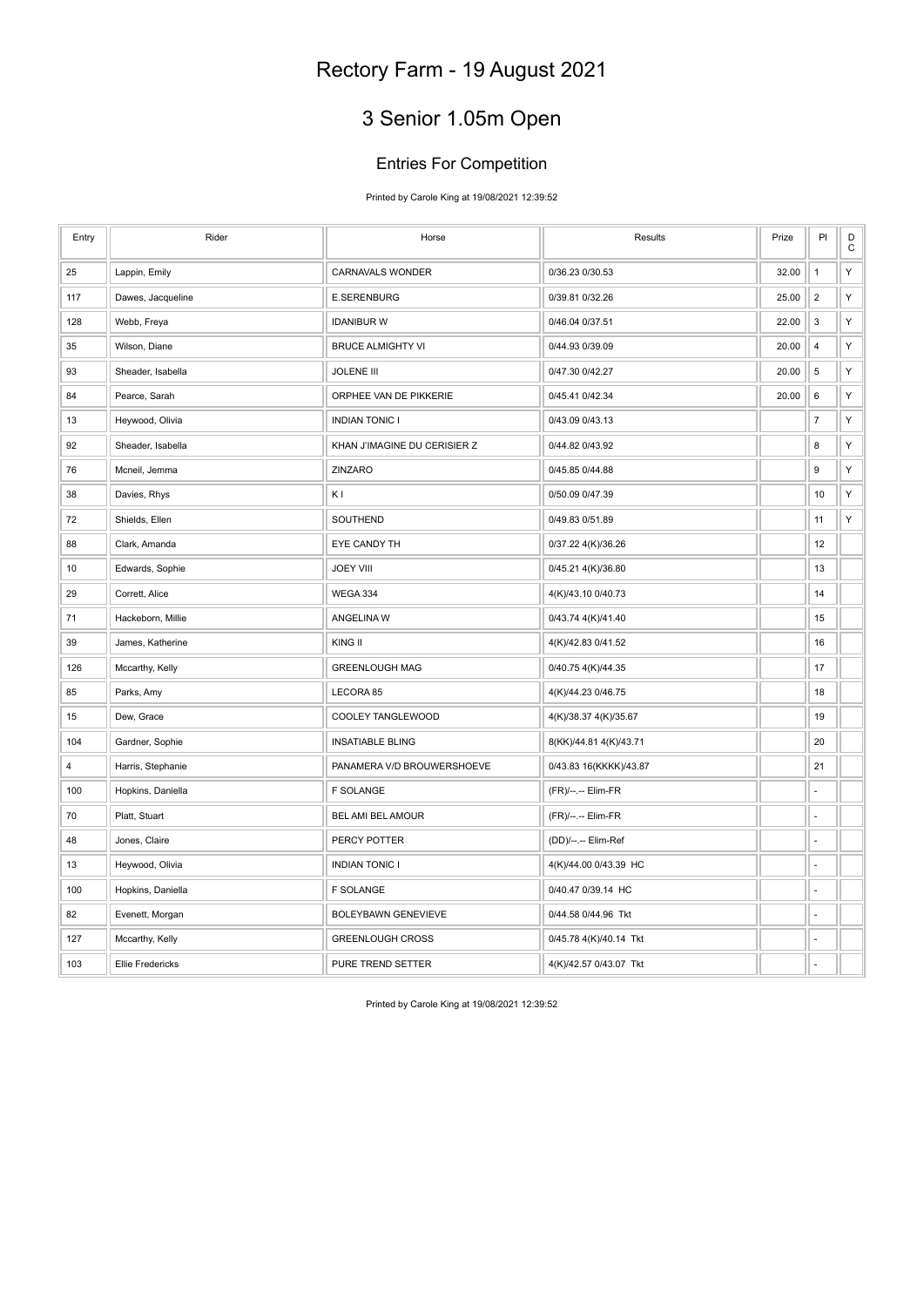### (4a) Lord & Lady Equestrian Senior Newcomers First Round & (4b) Senior 1.10m Open

#### Entries For Competition

Printed by Carole King at 19/08/2021 16:05:37

| Entry | Rider                         | Horse                      | Section      | Results                       | Prize | PI                        | $\mathsf D$<br>C |
|-------|-------------------------------|----------------------------|--------------|-------------------------------|-------|---------------------------|------------------|
| 122   | Davies, Rhys                  | MILLFIELD CRISTAGO         | N            | 0/53.10 0/33.40               | 42.00 | $\mathbf{1}$              | Υ                |
| 21    | Bartlett, Georgia             | FEIN CERA GRAVELOTTE       | N            | 0/49.21 0/37.68               | 32.00 | $\sqrt{2}$                | Y                |
| 124   | Edwards, Sian                 | CENTURION MC Z             | N            | 0/50.26 0/39.18               | 22.00 | 3                         | Υ                |
| 60    | Coudray, Tiana                | COEUR DE L'ESPRIT Z        | N            | 0/53.98 0/40.52               | 22.00 | $\overline{4}$            | Y                |
| 11    | Tragett, Elaine               | DRUMIN MILLER              | $\mathsf{N}$ | 0/52.75 0/41.76               | 22.00 | $\,$ 5 $\,$               | Υ                |
| 62    | Coudray, Tiana                | CABARET I                  | N            | 0/51.66 0/42.41               | 22.00 | 6                         | Υ                |
| 77    | Mccartan, Louis               | <b>BENFIELDS VICTORY</b>   | N            | 0/52.82 0/43.85               |       | $\overline{7}$            | Υ                |
| 61    | Coudray, Tiana                | <b>HEADLEYS CHATTERBOX</b> | ${\sf N}$    | 0/53.83 0/44.34               |       | 8                         | Υ                |
| 93    | Sheader, Isabella             | <b>JOLENE III</b>          | N            | 0/54.10 0/49.58               |       | 9                         | Υ                |
| 10    | Edwards, Sophie               | <b>JOEY VIII</b>           | N            | 0/53.19 4(K)/35.96            |       | 10                        |                  |
| 73    | Mason, Rebecca                | <b>INTERSTELLAR</b>        | ${\sf N}$    | 0/53.66 4(K)/38.46            |       | 11                        |                  |
| 39    | James, Katherine              | KING II                    | N            | 4(K)/49.51 0/45.38            |       | 12                        |                  |
| 74    | Mason, Rebecca                | <b>RARITY</b>              | N            | 4(R)/66.16 0/45.44            |       | 13                        |                  |
| 79    | Mccartan, Louis               | RAINBOWS DOLCE             | ${\sf N}$    | 0/53.94 4(K)/45.71            |       | 14                        |                  |
| 59    | Coudray, Tiana                | <b>CONFESSION TIME</b>     | N            | 0/55.06 4(K)/47.28            |       | 15                        |                  |
| 118   | Edwards, Sian                 | <b>MAGNUM FORCE</b>        | N            | 4(K)/57.04 0/50.68            |       | 16                        |                  |
| 81    | Downes, Hannah Christine Rose | <b>LAGADETTE S</b>         | ${\sf N}$    | 4(K)/57.62 0/52.32            |       | 17                        |                  |
| 43    | Stronge, Poppy                | P.S TOMMY                  | N            | 0/58.01 4(K)/56.59            |       | 18                        |                  |
| 67    | White, Kimberly               | JE TAIME EPICE             | N            | 4(K)/51.77 4(K)/48.36         |       | 19                        |                  |
| 115   | Sheward, Danielle Louise      | <b>ELVIRA M</b>            | ${\sf N}$    | 0/56.45 8(KK)/49.59           |       | 20                        |                  |
| 69    | Holt, Jess                    | <b>JINOSTAR</b>            | N            | 0/51.11 8(KK)/50.27           |       | 21                        |                  |
| 112   | Hannon, Lydia                 | POSITANO N.D               | N            | 8(KK)/56.24 4(K)/52.38        |       | 22                        |                  |
| 38    | Davies, Rhys                  | ΚI                         | N            | 4(K)/60.29 8(KK)/54.30        |       | 23                        |                  |
| 42    | Stronge, Poppy                | LE GOUVERNEUR              | N            | 14(KD:6)/72.26 0/56.28        |       | 24                        |                  |
| 4     | Harris, Stephanie             | PANAMERA V/D BROUWERSHOEVE | N            | 8(KK)/57.04 8(KK)/54.26       |       | 25                        |                  |
| 27    | Henry, Lucy Victoria          | <b>HEAVENS PEARL</b>       | N            | 0/48.76 16(RK:8)/65.64        |       | 26                        |                  |
| 95    | Fernyhough, Joseph            | <b>STAND BACK KANNAN</b>   | N            | 19(KR:11)/77.15 0/52.15       |       | 27                        |                  |
| 101   | Van Osch, Julia Dimphena Anna | <b>FINALIST B</b>          | N            | 8(KK)/52.42 12(KKK)/48.91     |       | 28                        |                  |
| 94    | Fernyhough, Joseph            | CALCOURT OAKLAND           | ${\sf N}$    | 55(RKK:43)/109.86 8(KK)/53.92 |       | 29                        |                  |
| 3     | Cornwell- Boote, Sophie       | VANILLA ICE III            | 1.10M        | 0/50.11 0/33.20               | 42.00 | $\mathbf{1}$              | Y                |
| 23    | Hitchen, Samuel               | CHINOOK BH                 | 1.10M        | 0/45.16 0/36.77               | 32.00 | $\overline{c}$            | Y                |
| 6     | Bridges, Daniel               | <b>BONOL</b>               | 1.10M        | 0/56.92 0/41.31               | 22.00 | $\ensuremath{\mathsf{3}}$ | Y                |
| 128   | Webb, Freya                   | <b>IDANIBUR W</b>          | 1.10M        | 0/51.88 0/42.04               |       | 4                         | Υ                |
| 53    | Clunes, Emily                 | <b>GLOBAL ATHENA</b>       | 1.10M        | 0/52.16 0/43.54               |       | 5                         | Y                |
| 86    | Parks, Amy                    | <b>BANDIET EMAIRE</b>      | 1.10M        | 0/50.89 0/44.57               |       | 6                         | Y                |
| 89    | Clark, Amanda                 | NAIRO VH WUITENSHOF        | 1.10M        | 0/50.04 0/46.01               |       | $\boldsymbol{7}$          | Υ                |
| 32    | Bladon, Poppy                 | ACTIVO 2                   | 1.10M        | 4(K)/52.49 0/43.28            |       | 8                         |                  |
| 72    | Shields, Ellen                | SOUTHEND                   | 1.10M        | 4(K)/58.43 4(K)/52.80         |       | 9                         |                  |
| 87    | Clark, Amanda                 | EYE CANDY TH               | 1.10M        | 0/46.77 12(KKK)/41.34         |       | 10                        |                  |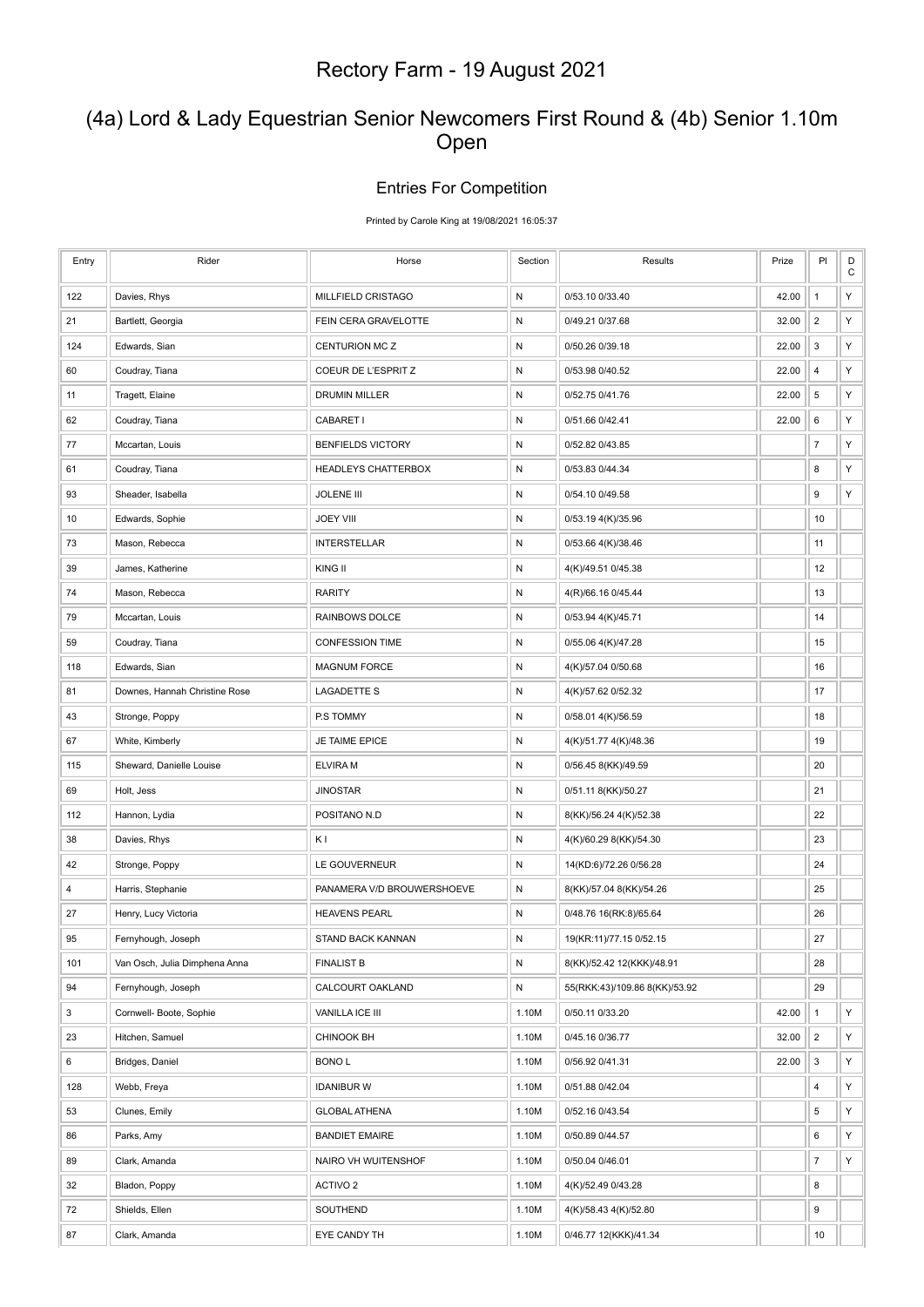| 127 | Mccarthy, Kelly   | <b>GREENLOUGH CROSS</b> |      | 0/47.72 0/45.26 Tkt    |  |  |
|-----|-------------------|-------------------------|------|------------------------|--|--|
| 103 | Ellie Fredericks  | PURE TREND SETTER       | .10M | 0/49.06 4(K)/43.12 Tkt |  |  |
| 99  | Vittoria Panizzon | IRISH JIG               | .10M | 0/54.21 0/47.40 Tkt    |  |  |

Printed by Carole King at 19/08/2021 16:05:37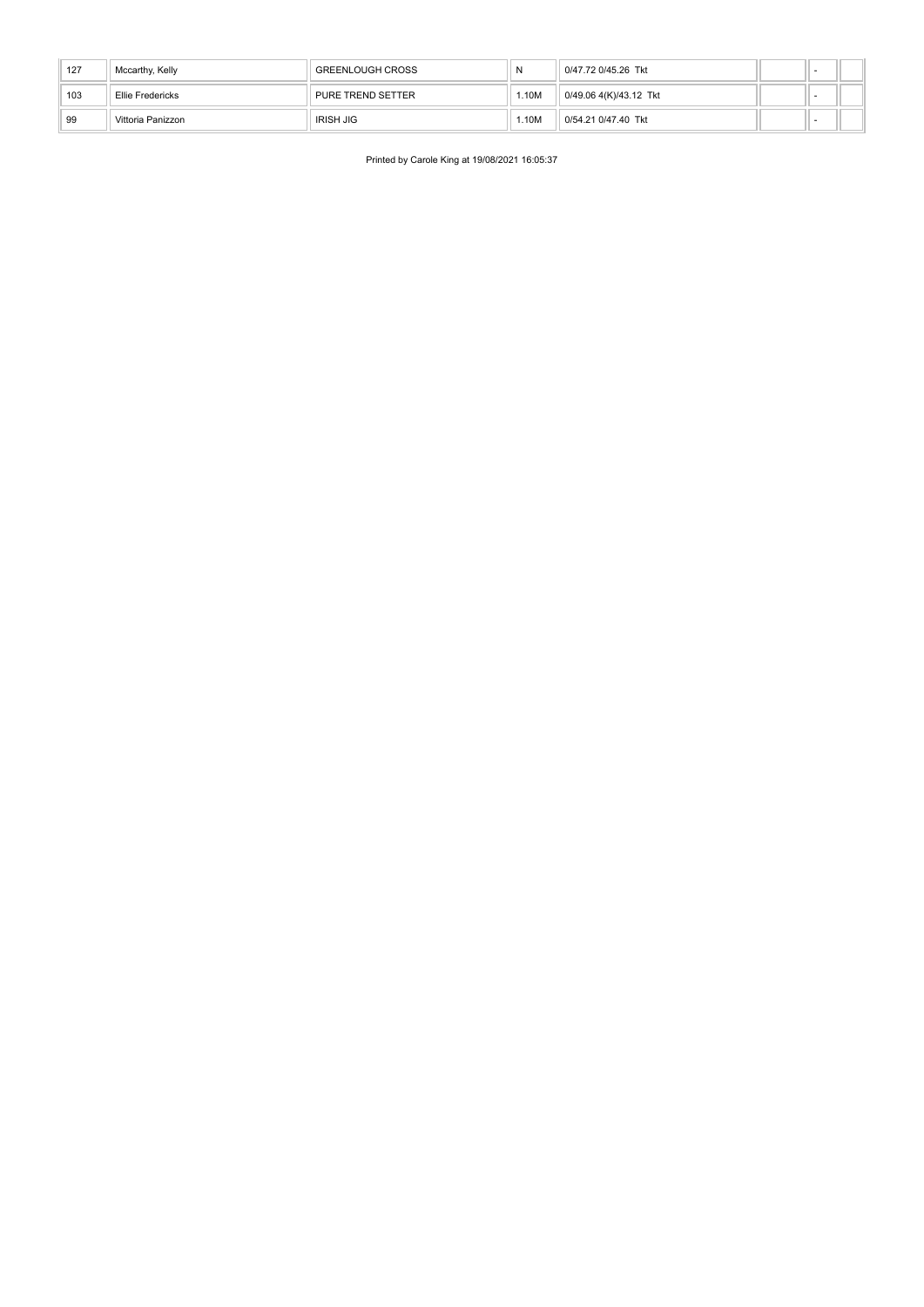### (5a) National 1.15m Members Cup Qualifier & (5b) Senior 1.15m Open

#### Entries For Competition

Printed by Carole King at 19/08/2021 15:45:54

| Entry | Rider                    | Horse                    | Section | <b>Results</b>          | Prize | PI                       | $\mathsf D$<br>$\mathbf C$ |
|-------|--------------------------|--------------------------|---------|-------------------------|-------|--------------------------|----------------------------|
| 89    | Clark, Amanda            | NAIRO VH WUITENSHOF      | BM1.15  | 0/49.45 0/39.40         | 52.00 | $\mathbf{1}$             | Y                          |
| 125   | White, Kimberly          | KISS ME SOON GR          | 1.15M   | 0/50.17 0/42.77         | 37.00 | $\overline{2}$           | Y                          |
| 41    | James, Katherine         | HERCIRO VANT KIEZELHOF   | BM1.15  | 0/51.49 0/43.84         | 27.00 | 3                        | Y                          |
| 16    | Horton, Hannah           | <b>ITS LUSH</b>          | BM1.15  | 0/50.73 0/45.88         | 22.00 | $\overline{4}$           | Y                          |
| 123   | Davies, Rhys             | <b>NPS ERLEENA</b>       | 1.15M   | 0/53.97 0/47.97         | 22.00 | 5                        | Y                          |
| 42    | Stronge, Poppy           | LE GOUVERNEUR            | BM1.15  | 0/58.16 0/52.01         |       | 6                        | Y                          |
| 40    | James, Katherine         | <b>ISIDOOR</b>           | BM1.15  | 0/53.02 4(K)/35.07      |       | $\overline{\mathcal{I}}$ |                            |
| 21    | Bartlett, Georgia        | FEIN CERA GRAVELOTTE     | BM1.15  | 4(K)/49.82 0/44.23      |       | 8                        |                            |
| 80    | Mccartan, Louis          | <b>MATCH MAKER</b>       | BM1.15  | 0/57.07 4(K)/45.35      |       | 9                        |                            |
| 32    | Bladon, Poppy            | ACTIVO <sub>2</sub>      | BM1.15  | 4(K)/53.17 0/46.41      |       | 10                       |                            |
| 52    | Chamberlayne, Clare      | <b>STAR LINER</b>        | BM1.15  | 0/51.61 4(K)/47.81      |       | 11                       |                            |
| 57    | Lambert, Laura           | PENSTRUMBLY GONE DANCING | BM1.15  | 4(K)/49.97 0/49.57      |       | 12                       |                            |
| 115   | Sheward, Danielle Louise | <b>ELVIRAM</b>           | BM1.15  | 0/55.54 4(K)/51.21      |       | 13                       |                            |
| 3     | Cornwell- Boote, Sophie  | VANILLA ICE III          | BM1.15  | 6(R:2)/63.38 0/46.04    |       | 14                       |                            |
| 6     | Bridges, Daniel          | <b>BONOL</b>             | BM1.15  | 0/58.04 8(KK)/38.92     |       | 15                       |                            |
| 78    | Mccartan, Louis          | TOPSY V                  | BM1.15  | 4(K)/52.63 4(K)/48.81   |       | 16                       |                            |
| 50    | Register, Lynsey         | CAPPULCORRAGH GEORGIO    | BM1.15  | 8(KK)/49.05 4(K)/39.21  |       | 17                       |                            |
| 11    | Tragett, Elaine          | DRUMIN MILLER            | BM1.15  | 22(RK:14)/75.15 0/47.17 |       | 18                       |                            |
| 99    | Vittoria Panizzon        | <b>IRISH JIG</b>         | 1.15M   | 0/50.65 0/40.61 Tkt     |       | ä,                       |                            |
| 31    | Day, Jamie-lee           | HANLEEN DIDJERIDOO       | 1.15M   | 0/55.06 0/48.23 Tkt     |       | ÷,                       |                            |
| 22    | Bartlett, Georgia        | SPANO DE NAZCA           | 1.15M   | 0/50.56 0/42.96 Tkt     |       | ä,                       |                            |
| 54    | Vittoria Panizzon        | <b>UNREG</b>             | 1.15M   | 8(KK)/48.11 0/44.27 Tkt |       | ä,                       |                            |
| 30    | Day, Jamie-lee           | <b>LARIM R</b>           | BM1.15  | 0/57.85 0/52.06 Tkt     |       | ٠                        |                            |

Printed by Carole King at 19/08/2021 15:45:54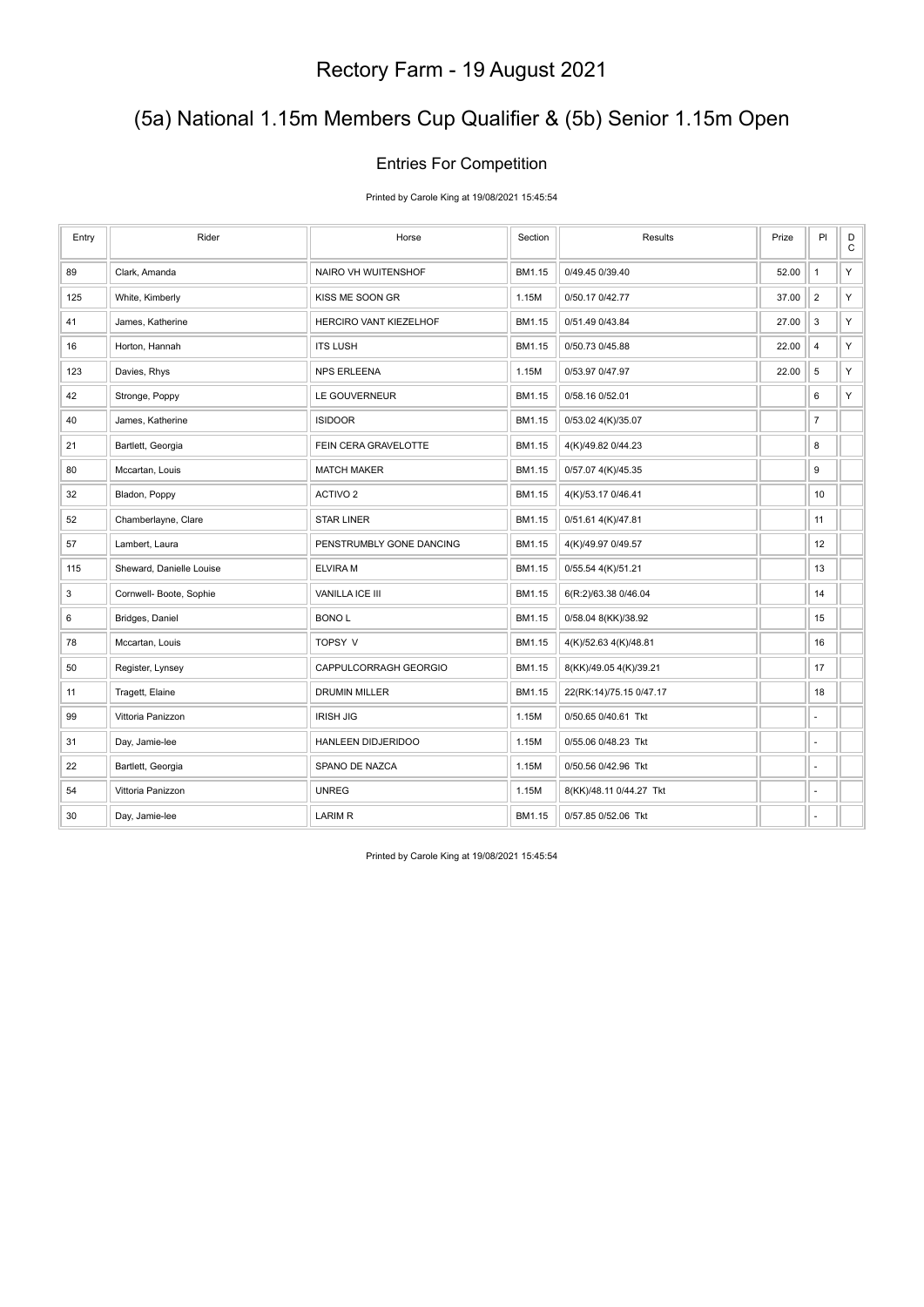### (6a) Equitop GLME Senior Foxhunter First Round & (6b) Senior 1.20m Open

#### Entries For Competition

Printed by Carole King at 19/08/2021 17:09:49

| Entry | Rider               | Horse                          | Section      | Results                     | Prize | PI                       | D<br>$\mathsf{C}$ |
|-------|---------------------|--------------------------------|--------------|-----------------------------|-------|--------------------------|-------------------|
| 45    | Stronge, Poppy      | LUCKY <sub>3</sub>             | 1.20M        | 0/41.61 0/40.68             | 52.00 | $\mathbf{1}$             | Y                 |
| 106   | Power, Anna         | SOLOMON IV                     | F            | 0/40.16 0/44.67             | 37.00 | $\overline{2}$           | Υ                 |
| 107   | Power, Anna         | <b>BLAZER B</b>                | 1.20M        | 0/38.37 0/46.03             | 27.00 | 3                        | Υ                 |
| 44    | Stronge, Poppy      | ELEGANT DOLLARDS               | 1.20M        | 0/44.75 0/46.90             | 22.00 | $\overline{4}$           | Υ                 |
| 75    | Mason, Rebecca      | <b>FEINS CORNET</b>            | F            | 0/43.45 0/52.13             | 22.00 | $5\phantom{.0}$          | Y                 |
| 133   | Mason, Rebecca      | <b>ILMAR HBC</b>               | F            | 0/45.31 0/54.19             |       | 6                        | $\mathsf Y$       |
| 55    | Vittoria Panizzon   | <b>GEBALIARETTO</b>            | F            | 0/50.67 0/59.65             |       | $\overline{7}$           | Υ                 |
| 97    | Fernyhough, Joseph  | JAPPELOUPE VAN HET NEERENBOSCH | 1.20M        | 0/40.74 4(K)/44.22          |       | 8                        |                   |
| 57    | Lambert, Laura      | PENSTRUMBLY GONE DANCING       | 1.20M        | 0/38.26 4(K)/47.82          |       | 9                        |                   |
| 131   | O'donnell, Miles    | JOY RIDER HX                   | F            | 0/40.09 4(K)/48.77          |       | 10                       |                   |
| 65    | Weston, Regan       | <b>HAMILTON LOMA</b>           | 1.20M        | 4(K)/41.54 0/52.97          |       | 11                       |                   |
| 96    | Fernyhough, Joseph  | <b>CALCOURT DENBIGH</b>        | $\mathsf{F}$ | 0/41.96 4(K)/54.88          |       | 12                       |                   |
| 34    | Reynolds, Jake      | <b>BONMAHON BLUE SHAKER</b>    | F            | 0/42.22 8(KK)/47.82         |       | 13                       |                   |
| 119   | Edwards, Sian       | <b>NPS ILLANEY</b>             | F            | 4(K)/40.12 4(K)/48.23       |       | 14                       |                   |
| 52    | Chamberlayne, Clare | <b>STAR LINER</b>              | F            | 8(KK)/40.88 4(K)/52.05      |       | 15                       |                   |
| 16    | Horton, Hannah      | <b>ITS LUSH</b>                | $\mathsf{F}$ | 12(R:8)/59.51 4(K)/50.83    |       | 16                       |                   |
| 113   | Hannon, Lydia       | <b>GOLD HAWK</b>               | F            | 8(KK)/41.19 10(KC:2)/62.29  |       | 17                       |                   |
| 54    | Vittoria Panizzon   | <b>UNREG</b>                   | 1.20M        | 4(K)/40.15 0/50.70 Tkt      |       | $\overline{\phantom{a}}$ |                   |
| 30    | Day, Jamie-lee      | <b>LARIM R</b>                 | 1.20M        | 0/42.63 19(KC:11)/71.72 Tkt |       | ÷,                       |                   |
| 22    | Bartlett, Georgia   | SPANO DE NAZCA                 | 1.20M        | 0/39.47 4(K)/47.21 Tkt      |       | ÷,                       |                   |
| 55    | Vittoria Panizzon   | <b>GEBALIARETTO</b>            | 1.20M        | 11(11)/62.93 4(4)/64.14 Tkt |       | ä,                       |                   |
| 132   | Tom Grant           | MAX                            | 1.20M        | 0/44.06 4(K)/54.49 Tkt      |       | ä,                       |                   |
| 31    | Day, Jamie-lee      | HANLEEN DIDJERIDOO             | 1.20M        | 4(K)/32.06 0/52.19 Tkt      |       | ٠                        |                   |

Printed by Carole King at 19/08/2021 17:09:49